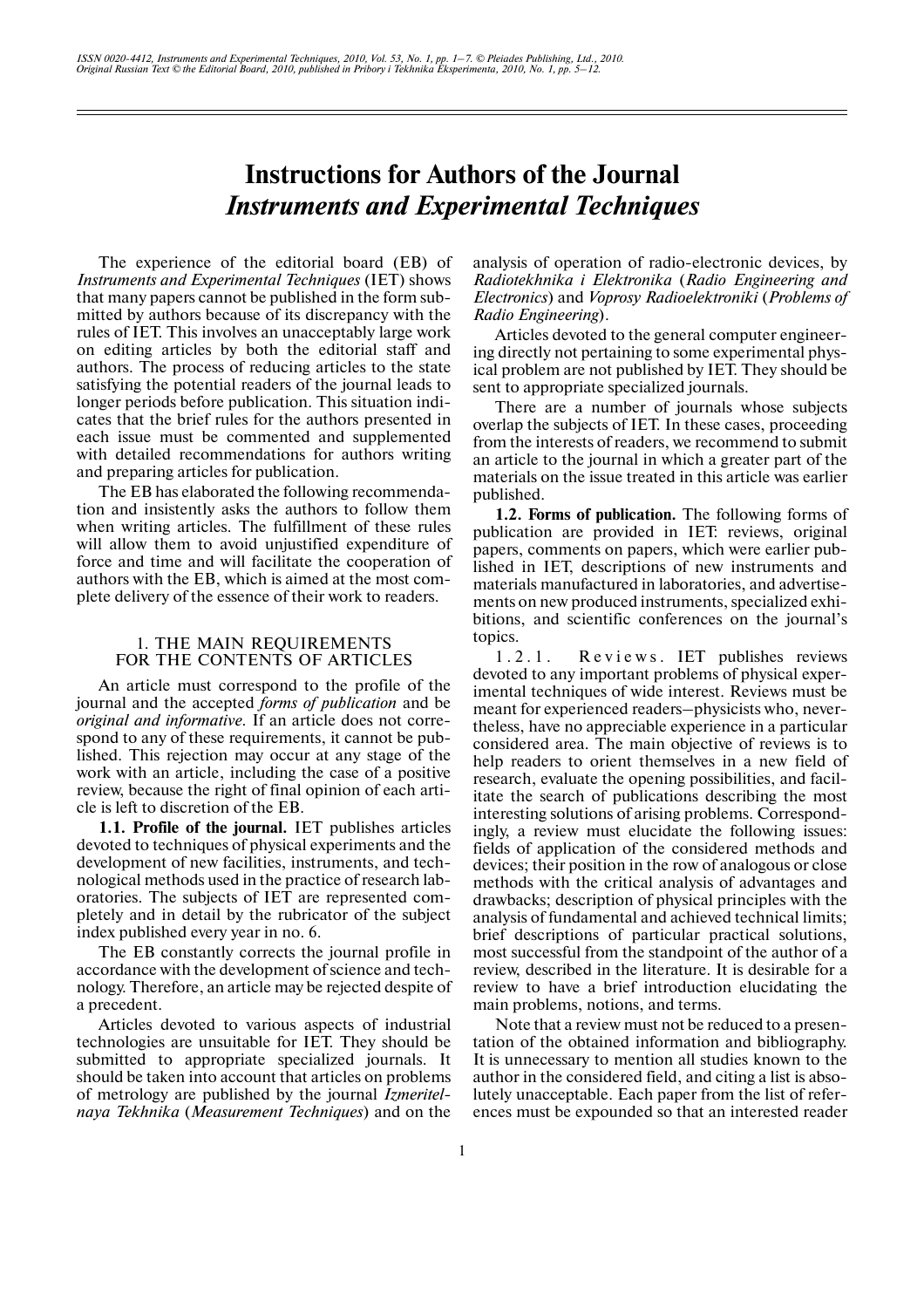would be able to evaluate the practicability of studying it in view of problems facing him.

Reviews based mainly on papers published many years ago and considering issues that are comprehen sively elucidated in books are rejected by the EB.

Reviews containing only descriptions of instru ments produced by industry (including foreign com panies) substituted for catalogs and advertisements do not satisfy the requirements of IET and are rejected.

Authors must bear in mind that, in addition to the direct task—to inform on a new field of studies reviews must contribute to widening of the horizon of all readers of the journal. Therefore, the EB imposes high requirements for the quality of the presented materials. Reviews are considered as a literary work for which a corresponding fee is paid. This involves an obligation to thoroughly write a review, clearly present the material, and follow the stylistic and grammatical rules of Russian.

1.2.2. Original articles must contain: description of new methodological approaches, setups and instruments, the creation or improvement of the main characteristics of which have been accomplished on the basis of new ideas or new physical results; pre sentation of studies of the operation of commercial devices in regimes extending the possibilities of their application but not provided by the manufacturer and improvement of these devices; description of labora tory methods for obtaining new materials and speci mens for studies (crystals, films, etc.). The subject of an article must have specific applications to problems solved by physical experimental methods described and illustrated in the article.

The editorial staff (ES) of IET recommends pre paring the reports, in which it is proposed to improve devices and setups by a simple replacement of their elements by new analogues, for publication in the sec tion "Instruments Manufactured in Laboratories." The descriptions of setups in which known methods are implemented by using commercial or earlier described instruments according to their direct func tions, as well as reports on the use of known method ological approaches, cannot be published.

The original character of the presented material is the necessary but not sufficient condition for publica tion in IET. Only such articles are accepted the con tents of which is of interest for a wide circle of researchers. The descriptions of setups, devices, and methods for solving particular problems or those that can be used only in certain specific experiments are recommended to be joined to papers describing the results of measurements and published in appropriate journals.

Original papers must be written so that, using them, a qualified reader would be able to reproduce a device or method. For this purpose, they must contain exhaustive information on original solutions supple-

mented with references to studies from which well known elements were borrowed.

1.2.3. Section Comments to Arti c l e s includes essential notes concerning articles pub lished in IET earlier and answers of authors to them. The questions of priority cannot be discussed in the journal. They should be solved according to a proce dure established by law.

1.2.4. Section Instruments Manu factured in Laboratories includes information about new physical instruments developed for commercial production and in laboratories. It must contain the name of an instrument (material), a brief description of the operating principle, and the main performance characteristics. The information on an instrument may be complemented with its photograph in the working state; a photograph of a material is pre sented only if it gives a pictorial view of its quality. A graph or a diagram characterizing the capabilities of an instrument is allowed. The authors of papers published in this section take an obligation to report exhaustive information about the described instruments and materials to interested persons; for this purpose, an address is published, at which a request for supplying an instrument or additional information can be sent.

1.2.5. Described devices must be m a n u f a c t u r e d a n d t e s t e d in an experiment that proved their advantages over those described ear lier; these improvements must be distinctly empha sized in the article. The EB avoids publishing articles either considering an idea of a new method or instru ment, which were not implemented, or describing an invention. The exception is the cases where the practi cal implementation of an idea requires great material expenditures, thus making it desirable to initiate a pre liminary public discussion (e.g., accelerators, tele scopes).

1 . 2 . 6 . A d v e r t i s e m e n t s must correspond to the subject matter of the journal.

#### 2. RECOMMENDATIONS FOR WRITING ARTICLES

**2.1. Sizes of published materials.** No formal restric tion are imposed on the size of reviews and original articles. The recommended sizes are  $\sim$ 30 pages for a review and  $-8-12$  pages for an original article. For other kinds of publications, the established norms are as follows: a comment and an answer to it—2 pages and 1 figure for each; brief information on new instru ments—2 pages and 2 pages (within one page of the journal); advertisements and other announcements according to an agreement. The text is typed with dou ble line spacing.

The ES does not recommend the authors to artifi cially divide a large article into several small articles or sacrifice the completeness for the sake of brevity. At the same time, one should avoid increasing the size by including into an article common information or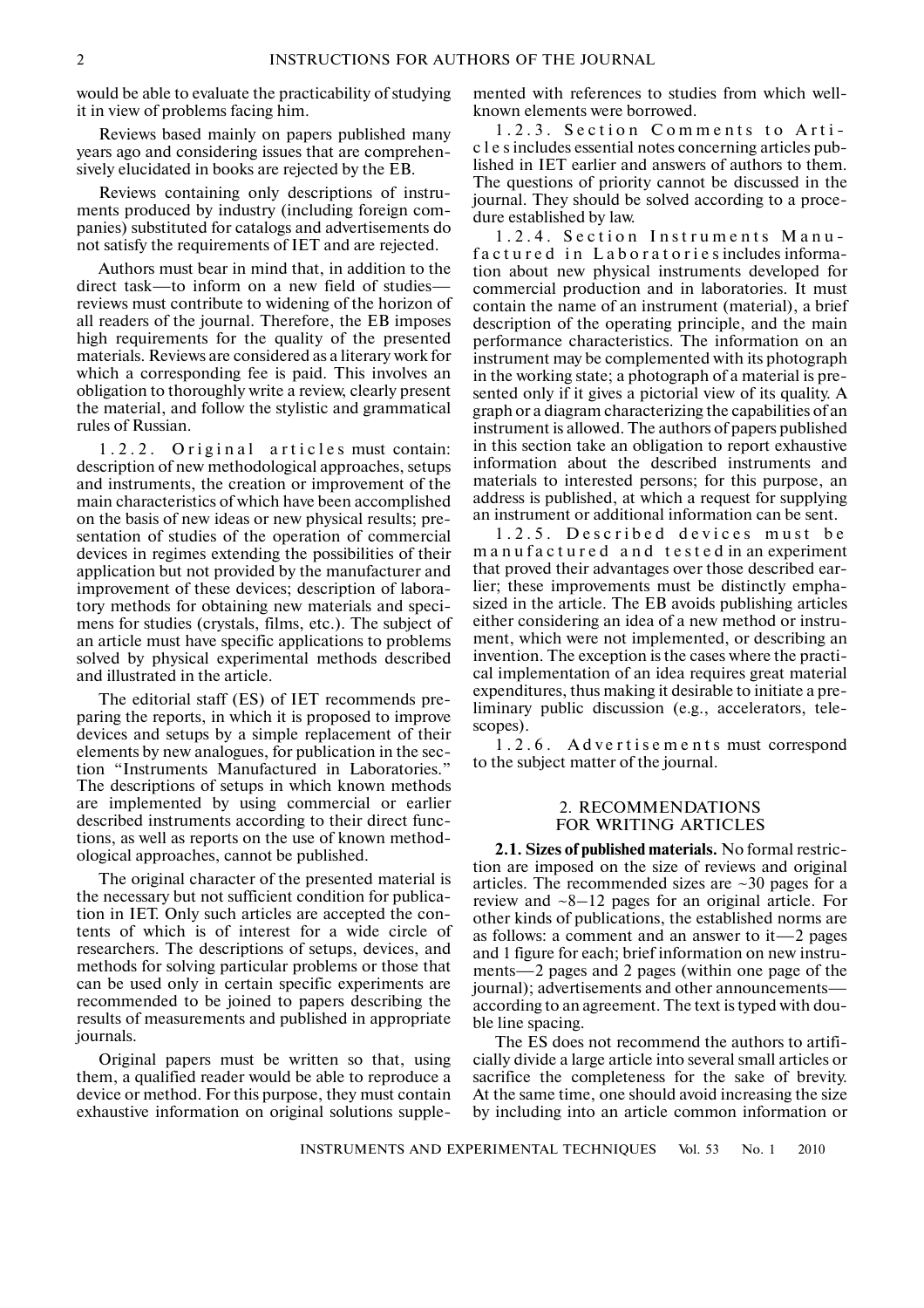information indirectly concerning its topic, detailed mathematical manipulations, excess citing of the liter ature, etc.

The necessity of strictly fulfilling the requirements stated in the previous section requires that the authors carefully prepare the presented material. The form of presentation is dictated by the material and the indi viduality of the author, and it is impossible to give detailed recommendations for all cases. Therefore, let us consider only the most general regulations.

**2.2. Article structure.** First, an author must think through the article structure and the method of repre senting a particular material: in the form of a text, graphs, or tables. One should avoid presenting tables and figures if the information contained in them can be completely expressed textually. For example, it is unnecessary to illustrate the phrase "The dependence of the output signal on the input signal is linear to an accuracy of … %" with a plot. Graphs of functions expressed by simple analytical formulas should not be presented. Figures must not duplicate one another. For example, for functions of two independent vari ables, it is sufficient to present only one family of curves, for which one variable is a coordinate and the other is a parameter.

It is undesirable to present all results obtained by the author, if this does not considerably increases the information content of the article. For example, in studying a batch of devices, the characteristics of which deviate from the ideal or averaged values owing to uncontrolled processes (e.g., zone characteristics of photomultipliers), it is sufficient to present only one or two characteristics and the range of their variations for the entire batch.

Structural diagrams should be presented only for facilities with complex links and composed of units, most of which are not original and the schematic dia grams of which are not presented. To clarify the struc ture of an original instrument for which a schematic diagram must be necessarily presented, it is recom mended to separate individual units in the diagram with dotted frames and correspondingly designate them. Setups containing a small number of devices with a simple structure of links between them, e.g. composed of devices connected in series, can be easily described in a text.

Tables should be presented only when it is required to simultaneously present different characteristics of many similar samples or devices or one device operat ing in different modes. The characteristics of single devices should be described directly in the text. If we deal with a single characteristic, the graphical repre sentation should be preferred because of its clearness. In this case, a table is justified if the information in a figure is distorted, e.g., at a measurement accuracy better than 1%.

**2.3. Writing of an article.** The text of an article usu ally contains the following parts: introduction; a theo-

retical analysis of a particular way to implement a method or a device; a technique for studying the char acteristics of interest; the results obtained, examples of application, and recommendations for using the pro posed solution; a list of references; and figure captions and, if necessary, appendices. Depending on the spe cific contents of an article, some of these sections may be absent or minimized. For example, for an instru ment with obvious fields of application, it is quite suf ficient to describe the design and the obtained results.

2.3.1. The Introduction must contain a brief and functional description of the purpose of the work, analysis of the most efficient alternative meth ods for solving a formulated problem, and presenta tion of the requirements imposed by the peculiarity of an experiment. In the introduction, authors are often eager to present information having no direct relation to the theme of an article and describe in detail general problems facing the research team incorporating the author, who solves a particular problem. The informa tion of this kind is addressed most likely not readers but the EB in order to persuade it of the importance of this article. This should not be done because the ques tion of publication is solved on the basis of the assess ment of what has been done by the author, and the prospect of the general task is disregarded.

The introduction should not be needlessly over loaded with both the description of what was done ear lier and consideration well known to specialists. Only those studies should be cited in which the most suc cessful designs were found or, at an approximately the same level, which are published in more accessible sources (in books or journals). From studies of the same authors, it is desirable to cite only the most com plete and latest papers. The introduction must not exceed 10–20% of the article size and, in many cases, may be absent at all if the objective of a study is dis closed to a sufficient degree by the title and abstract.

2.3.2. Theoretical substantiation must contain descriptions of the physical phenomena underlying the proposed method or device, and the quantitative component of the issue must be clarified with sufficient completeness. It is insufficient to present only the formulas describing the processes considered. The boundaries of the area of their appli cability must be necessarily indicated, and substantial quantities must be numerically estimated. When an author uses a theory taken from other studies, it is undesirable to rewrite cumbersome formulas with explanations of letterings, and it should be sufficient to cite the literature and give numerical estimates.

If a theoretical analysis of the problem is one of the main components of the original contents of an arti cle, it is recommended not to present all intermediate calculations and but to declare only the initial and final results. Intermediate formulas are needed only if the calculation procedure is complex and if the inter mediate results are of independent interest. Calcula tions must not be presented in a general form if the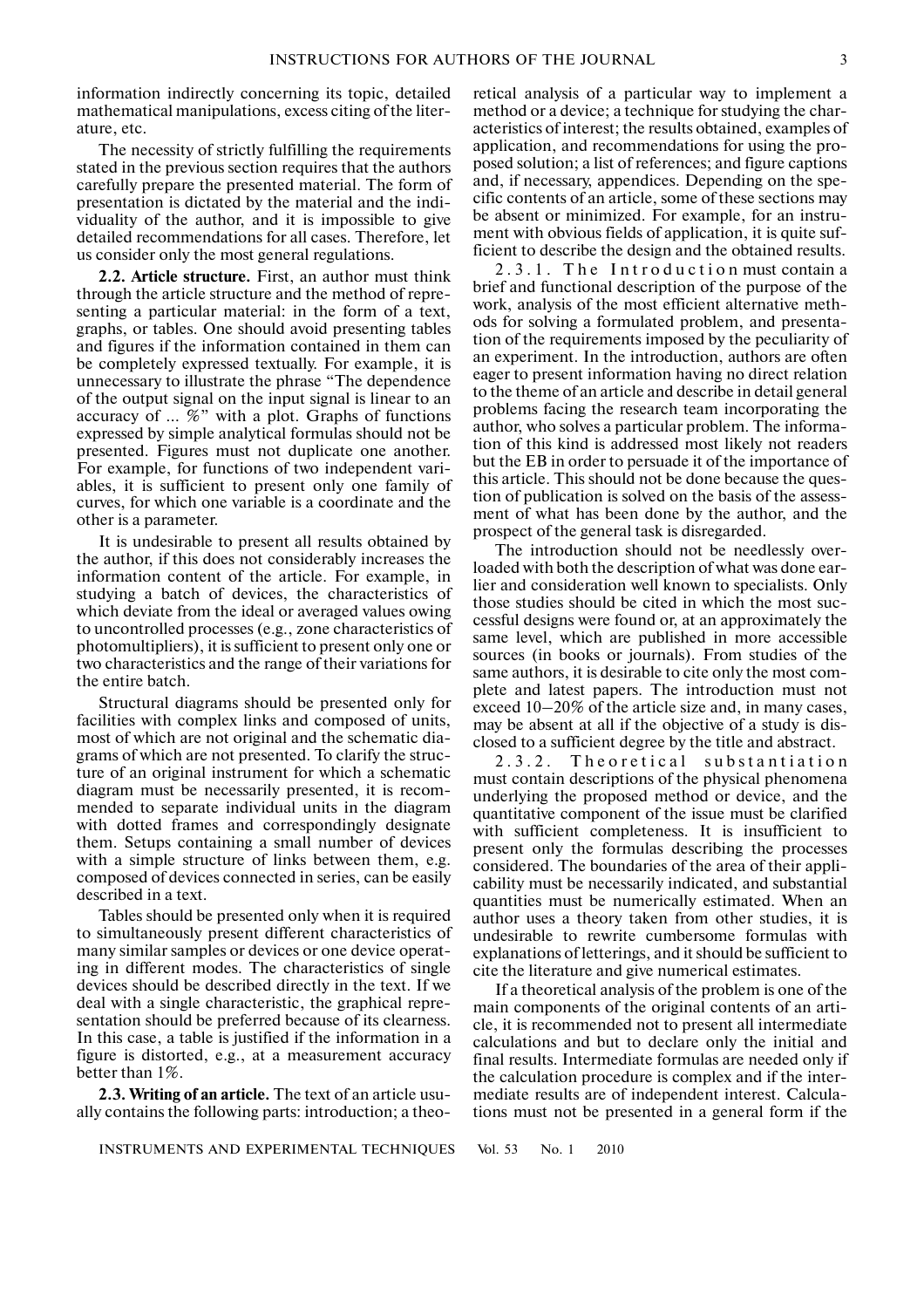final result is obtained under the use of simplifying assumptions. It is better to simplify the initial formu las, thus, as a rule, facilitating calculations and making them clearer. The necessary cumbersome calculations should be shifted to "Appendix."

2.3.3. Description of the tech nique for implementing a method or d e v i c e is the main section of most papers. The con tents of just this section must ensure the possibility of reproducing the described proposal. If a new measure ment method is described, the block diagram realizing this method must be depicted or described, and all used instruments, their operating modes, and the parameters of noncommercial instruments must be presented.

For original electronic devices, the complete cir cuit diagrams or (for complex instruments) circuit dia grams of original units must be necessarily presented with the references to the literature sources, from which other units were borrowed. The latter does not concern general-purpose units, such as power-supply units, on which no special requirements are imposed, amplifiers with ordinary parameters, etc.

For new designs, specific features associated with their implementation must be described; drawings of instruments and their basic modules must be pre sented; and structural peculiarities, the materials, and dimensions of the main parts must be given. Photo graphs should be presented only if they carry apprecia ble information. When characterizing a device, one should avoid such empty epithets as "special", "exceptional," etc., and describe specifically the par ticular feature of one or another part.

The operation of instruments should be described only if it is not quite clear from the description of the design, helps to tune the instrument (e.g., demonstra tion of time diagrams of operating radio circuits), and if the correct operation is possible only under certain conditions or requires difficult adjustment. It is unnecessary to enumerate in the text units and ele ments shown in figures.

2.3.4. When the technique for studying characteristics of a device is described, the measurement technique and the used instruments and facilities must mentioned. If charac teristics are obtained using routine widespread meth ods, this section may be almost completely omitted. In general, in most cases, this section must be quite brief and constitute a noticeable part of only those articles in which the main content consists in studies of characteristics various devices.

2.3.5. When the obtained resultsare described, it is necessary to present the main perfor mance characteristics of the developed instruments and the quantitative results of the application of the developed methods and performed measurements. All characteristics must be specific and expressed numer ically with the accuracy of the measured values. Fuzzy

descriptions including such expressions as "high accu racy," "wide range," "good reproducibility," "high response speed," "improved resistance," etc., are unacceptable.

2.3.6. Examples of application and recommendations for using a pro p o s a l are needed in the cases where the described technical solution leads to essentially new possibilities or considerably extends those existing earlier. The main objective of this section is to show that the pro posals contained in an article have been actually implemented and the corresponding setups are ser viceable and ensure the expected parameters. This must be achieved in the study itself or in the references to the published papers, the results of which were obtained using the proposed methods or instruments. If an instrument the application of which is obvious (voltmeters, manometers, etc.) is described in an arti cle, this section may be absent.

2.3.7. A list of references must contain bibliographic references to all papers mentioned in the text of an article. Recall that it is desirable to cite only the papers that are really essentially needed and will help an interested reader to deeper study the consid ered questions. If there are several publications by the same authors, it is sufficient to refer to the last repre sentative paper, in which all previous papers are usu ally cited.

2.3.8. Figure captions must be such that a reader could understand from them what is pre sented in a figure without reading the text of an article. A caption may be absent if the main content of an arti cle reduces to a description of a particular figure, e.g., the design of a device.

**2.4. Preparation of an article for sending to the ES.** After an article is completely written, the title can be finally formulated and the abstract can be written.

2.4.1. The title must be specific and precisely correspond to the main contents of the article. It is undesirable to reflect all aspects of the article in the title and limit without necessity the possible fields of using the described device. This usually occurs if, in the title, emphasis is given not to a device itself or a method but to the purpose for which it was used by the author. In the title, it is forbidden to use slang words, abbreviations, rarely used, specific, or technical terms first introduced in the article; such fuzzy epithets as "simple," "improved," etc., should be avoided.

2.4.2. The abstract must be specific. Its main task is to help a reader to determine whether he needs to read the article. It must be clear from the abstract what was done in a study, what is its novelty, what principles were used, and what results have been obtained. Presenting numerical characteristics (errors, sensitivity, response speed, etc.) is especially necessary when instruments and methods, whose vari ants are already known, are described. Experience shows that, for this purpose, 10–15 lines of a text are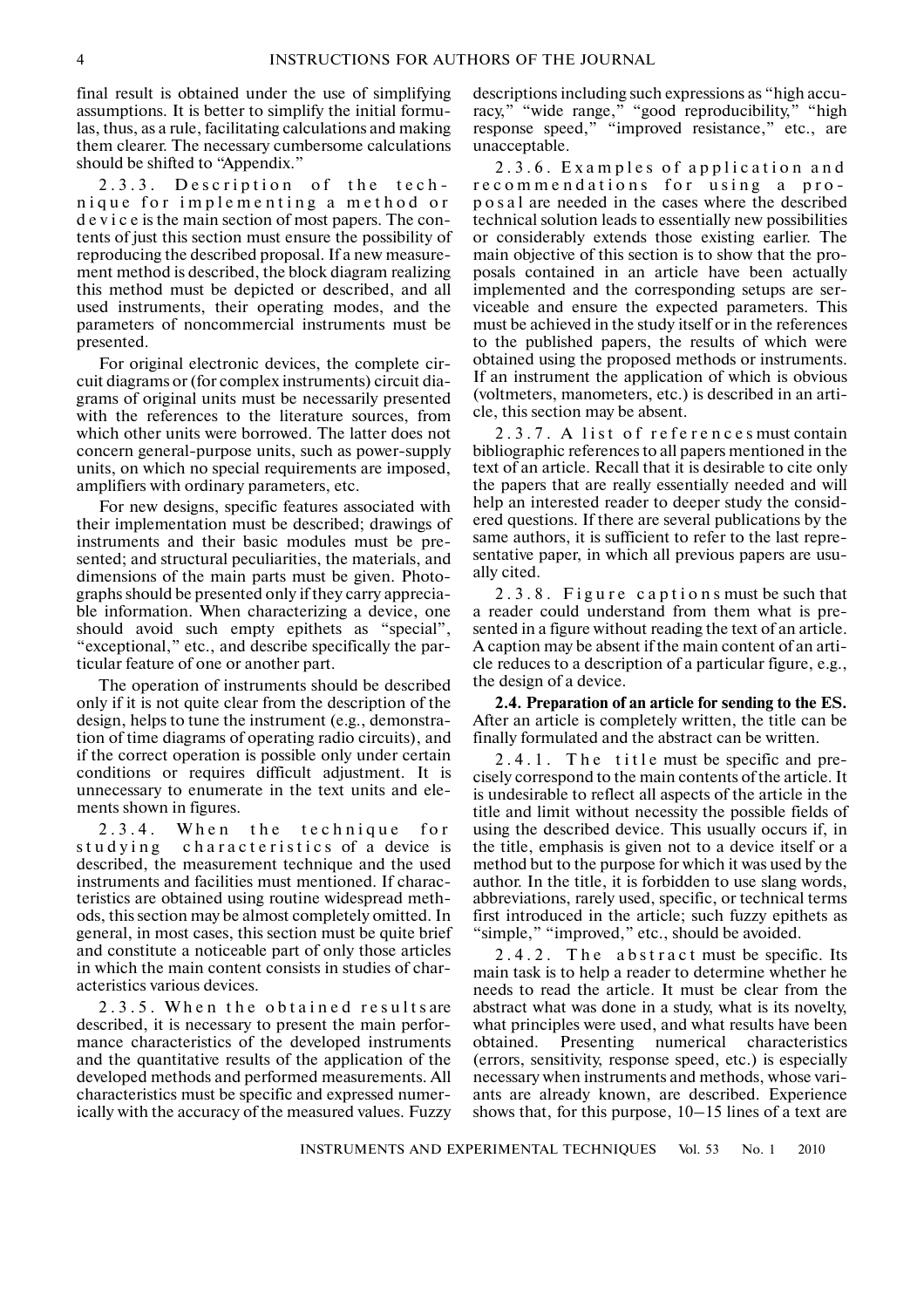sufficient and a larger size of an abstract is unneces sary. Abstracts that are extended variants of titles and carry no additional in formation are senseless.

An abstract must be understandable independently of an article because, at the end of each issue of IET, abstracts of the papers, planned to be published in the next issues, are presented.

2.4.3. A ready article is recommended to be read by a colleague less experienced in the consid ered field than the author. It will be easier for him to judge what aspects of the problem, which seem to the author to be obvious, are insufficiently considered in the article. It is also useful to put the article aside for two or three weeks, then read it attentively once more, check whether all the requirements of the ES are ful filled, and introduce the necessary changes. Only after this, the article may be submitted to the journal. The ES assures authors having little experience of writing articles that this measure will not increase but signifi cantly reduce the time of publication and the further work of authors with articles.

#### 3. RECOMMENDATIONS FOR PREPARING ARTICLES

**3.1.** All technical requirements expounded at the end of each journal issue.

**3.2. The text** of an article must be written in the lit erary language with observation of the syntactical rules. If an author is not sure of his knowledge of liter ary Russian, he should resort to help of colleagues. The ES is not always able to bring a text to general lit erary norms, because an illiterate text cannot often be unambiguously read and decoding of the meaning without participation of an author is impossible. Each addressing an author naturally delays publication.

Too long phrases that are difficult to read, excess introductory words, indistinct epithets, slang and pro fessional words should be avoided. Articles should not be overloaded with abbreviations: the presence of more than three or four abbreviations (disregarding such widespread abbreviations as PC, PMT, etc.) in one articles makes it inconvenient for reading. All introduced terms, abbreviations, and conventional designations not belonging to those of general use must be explained.

A text must be divided into separate logically linked parts by paragraphs. A paragraph beginning with the first line indent must contain 10–15 lines. In large articles, it is desirable that a text be divided into sec tions with titles. The division must not be too fine: each entitled section must contain at least 2–3 pages. For finer partitioning, the initial phrases or their parts (in the manuscript, such phrases should be under lined) may be italicized.

Manuscripts should be printed in double spacing. Printing in smaller spacing may cause difficulties for authors. Lack of space for an editor's corrections often leads to a situation that, after editing, a manuscript takes the form unsuitable for submitting to the pub lishing house. In such cases and also if the volume of editing is great, the manuscript is returned to the author for reprinting.

**3.3. All formulas** must be legible and unambigu ously understandable. For this purpose, complex argu ments must be bracketed, e.g.,  $\sin(t\sqrt{a^2 + b^2})$  but not

 $\sin t \sqrt{a^2 + b^2}$  should be written. If a slash (/) is used as the division sign (this is desirable for saving place), the entire denominator and, if necessary, the numerator must be bracketed. For example, an expression of the *а*/*bc* type can be understood as (*а*/*b*)*с* or *а*/(*bс*). In short formulas arranged in a single line, it is desirable to use the form  $exp(...)$  but not  $e^{(...)}$ . To simplify the reading of complex formulas, we recommend to use different brackets {[(…)]} in the indicated succession.

To compactly write complex formulas, conven tional mathematical symbols Σ, Π,  $\nabla$ , etc., must be used. Repeated combinations of symbols should be replaced their designations. A group of formulas

$$
a_1 = \dots,
$$
  
\n
$$
a_2 = \dots,
$$
  
\n
$$
a_3 = \dots
$$

should be replaced with a single-line expression in the form

$$
a_i = ..., \quad i = 1, 2, 3.
$$

Complex indices for conventional symbols should be avoided if it is not justified by a large number of variables appearing in an article. If only several sym bols are used, it is better to dispense with indices.

**3.4. Figures** are usually the most informative com ponents of an article, and the ES pays much attention to them. Unsatisfactorily prepared figures are often a cause of their return to the authors of articles. There fore, we ask the authors to read this subsection very attentively.

Figures should not be complicated without neces sity. Dots on graphs must be graphically simple and properly distinguishable. Errors in printing are excluded for figures and complex tables obtained by the computer technique, and presenting graphic material in this form should be preferred. The ES asks sending figures of large dimensions for small details and inscriptions to be easily readable.

It should be noted that figures one and two columns wide ( $\sim$ 8 and  $\sim$ 17 cm, respectively) or occupying the entire page  $(-23 \text{ cm})$  are the most convenient for the typographic reproduction. Therefore, it is desirable to represent separate elements and inscriptions on fig ures so that, when the figure size decreases to one of the above dimensions, letters and numbers become 1.5–2.0 mm high, elements of electronic circuits and individual points become 3–5 and 1 mm in size, respectively, and lines are at least 0.5–1.0 mm apart.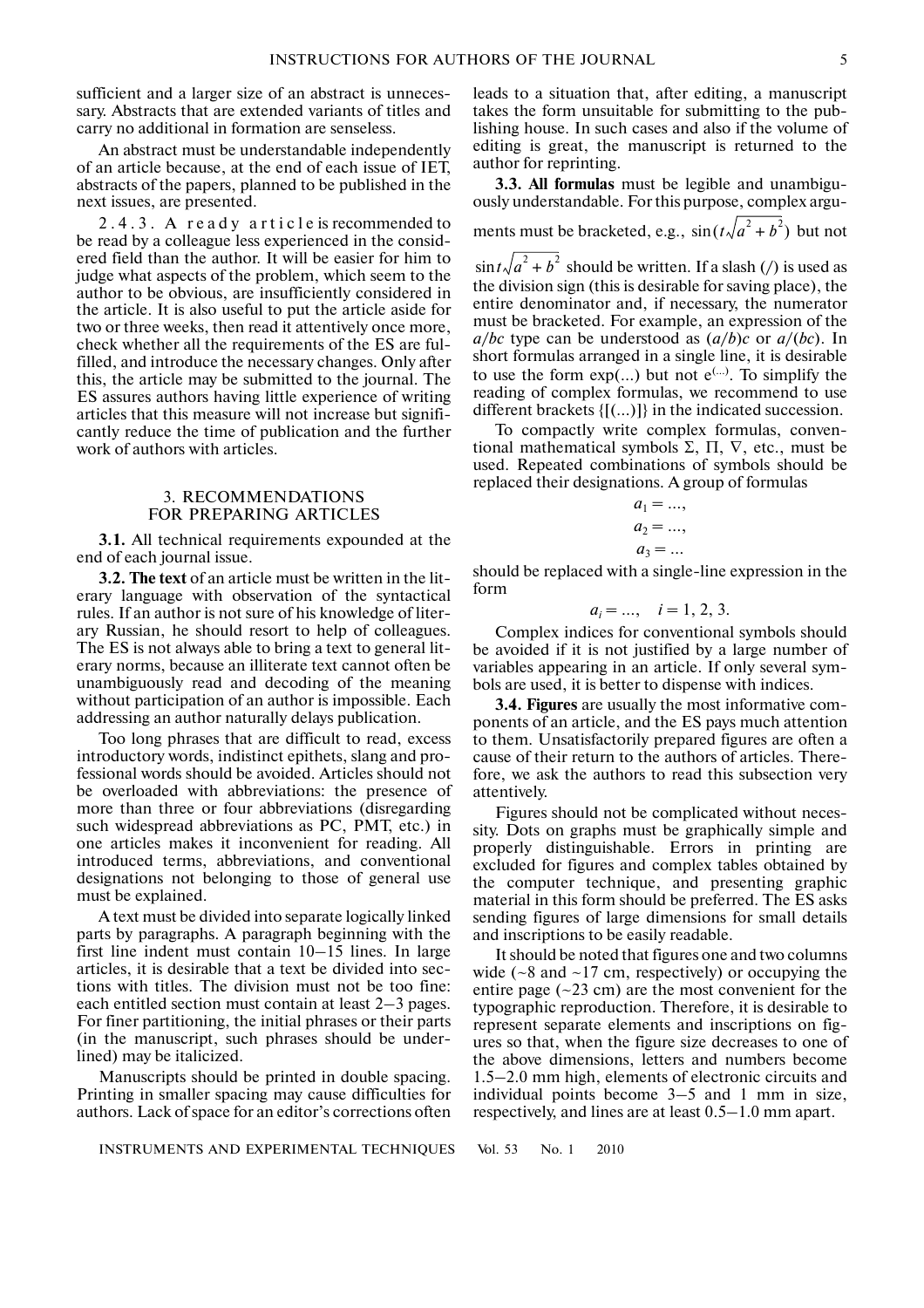3.4.1. Structural and schematic d i a g r a m s . Separate elements in diagrams of setups and instruments must be arranged compactly without large gaps between them, uniformly filing a rectangu lar field. However, if such an arrangement significantly complicates a figure and links between units and hin ders the visibility of the diagram, one may sacrifice compactness in favor of clarity. A figure should not be overloaded with such auxiliary units as power sources, which are always necessary for normal operation of instruments.

It is desirable that names of units be written directly on them. For commercial instruments, their types must be designated, and for devices mentioned in a text, abbreviated designations must be used, which, if necessary, should have sub- and superscripts (e.g., *CC* is a coincidence circuit,  $I_{10}$  is circuit *I* no. 10, *SD* is a synchronous detector, etc.). Otherwise, the full names of instruments must be given. Names in a figure should not be duplicated with numbers. Block diagrams with numbers of units without their names are difficult to read, and this form of figures is undesirable. Digits can be used to mark parts of setups imaged by conventional symbols (detectors, lenses, diaphragms, etc.).

A complete schematic diagram is desirable only for simple instruments. For a complex scheme, as a rule, it is better to use a mixed diagram, in which routine components (e.g., amplifiers with ordinary parame ters) and repetitive elements are given as in a structural diagram, and schematic diagrams are presented only for original units. If an article contains a structural scheme, it is sufficient to present schematic diagrams of only original modules.

Schematic diagrams should not be overloaded with such elements as standard power supply units. It is suf ficient to designate the rated voltages fed to appropri ate buses and, if necessary, the rated currents. Stan dard power-supply circuits of integrated circuits and all excess inscriptions, e.g., positional designations *R* and *C* not mentioned in the text, must be removed. For trivially repeated circuits, e.g., counting registers, ele ments of decoders, etc., only one or two first elements and the last element must remain in a figure and a gap shown between them must be filled with dotted a extension of the connecting buses. When multichan nel instruments with parallel identical channels are described, it is sufficient to represent the schematic diagram of one channel, and other are conditionally imaged in the form of, e.g., duly designated squares. Connections of wires in connectors in described cus tom-made devices must not be shown without neces sity; usually, it is not essential but complicates a figure and increases the occupied area.

3.4.2. Drawings or sketches of c o n structions should not be overloaded with detailed pictures of secondary (from the standpoint of the article's contents) and routine units. These are usually designs of flanges, vacuum-tight seals, micrometers in units of precise displacements, etc.

However, all substantial units must be imaged as com pletely as possible. As a rule, the ratio of dimensions must be held, but sometimes, for the sake of clarity, it may be violated and correspondingly stipulated in the text or caption. The main dimensions must be indi cated in a figure.

A figure must be proportional so that the smallest elements must have dimensions at least  $\sim$ 5% of the maximum. To show smaller elements, the correspond ing unit must be imaged in a large scale. Note that the full size of a printed figure is determined by its smallest details, and an insufficiently thought-out figure will result in a wasteful use of the journal volume.

All existing elements of a device must be marked in a figure and named in the caption or text. As a rule, fig ure must have captions.

3.4.3. Plots and diagrams must be arranged so as to use the entire figure area. This is achieved by a correctly chosen coordinate system. For example, dependences of the  $y = a/x$  and  $y = \exp(x)$ types must be represented in the  $(y, x^{-1})$  (not  $(y, x)$ ) and (In*у*, *х*) coordinates, respectively. Because the dynamic range of the graphically represented infor mation is limited, then, when the values of a function and/or an argument change within a range exceeding  $\sim$ 1 : 10, logarithmic or semilogarithmic coordinates must be used.

Authors must remember that the accuracy of graphical representation is not higher than 1–2%. If information must be represented at a higher accuracy, the scale of the corresponding axis must be increased. If, in this case, the considered quantity changes within a wide range, it is desirable to plot not this quantity itself but the difference between it and a relevant sim ple functional dependence. For example, the mea sured values slightly differ from a linear dependence  $y = ax$ , one should plot the dependence  $(y_i - ax_i)$  on *x*, where  $y_i$  is the measured value at point  $x_i$ . An alternative method for representing such data is a table or a verbal description (indication of the deviations of the measured points from an algebraic function).

It is desirable that similar dependences, e.g., values of  $f(x, y)$ , where y is a parameter (which can also be a sample number), be plotted as a common graph, if the values of *f* do not greatly change with *y*. However, more than four (five) curves should not be plotted on a com mon graph, and different curves of such a family must differ by at least 5–10%. If they are located closer to one another, some of the intermediate dependences must be removed provided that they carry no essen tially new information.

When an article is illustrated with records obtained with automatic devices, only informative segments of curves should be shown. For example, if a record pre sents several spectral lines, the regions of a zero signal longer than three (four) linewidths should be omitted and breaks in the corresponding axis should be given. If the number of lines in a record is small  $(1-3)$ , the